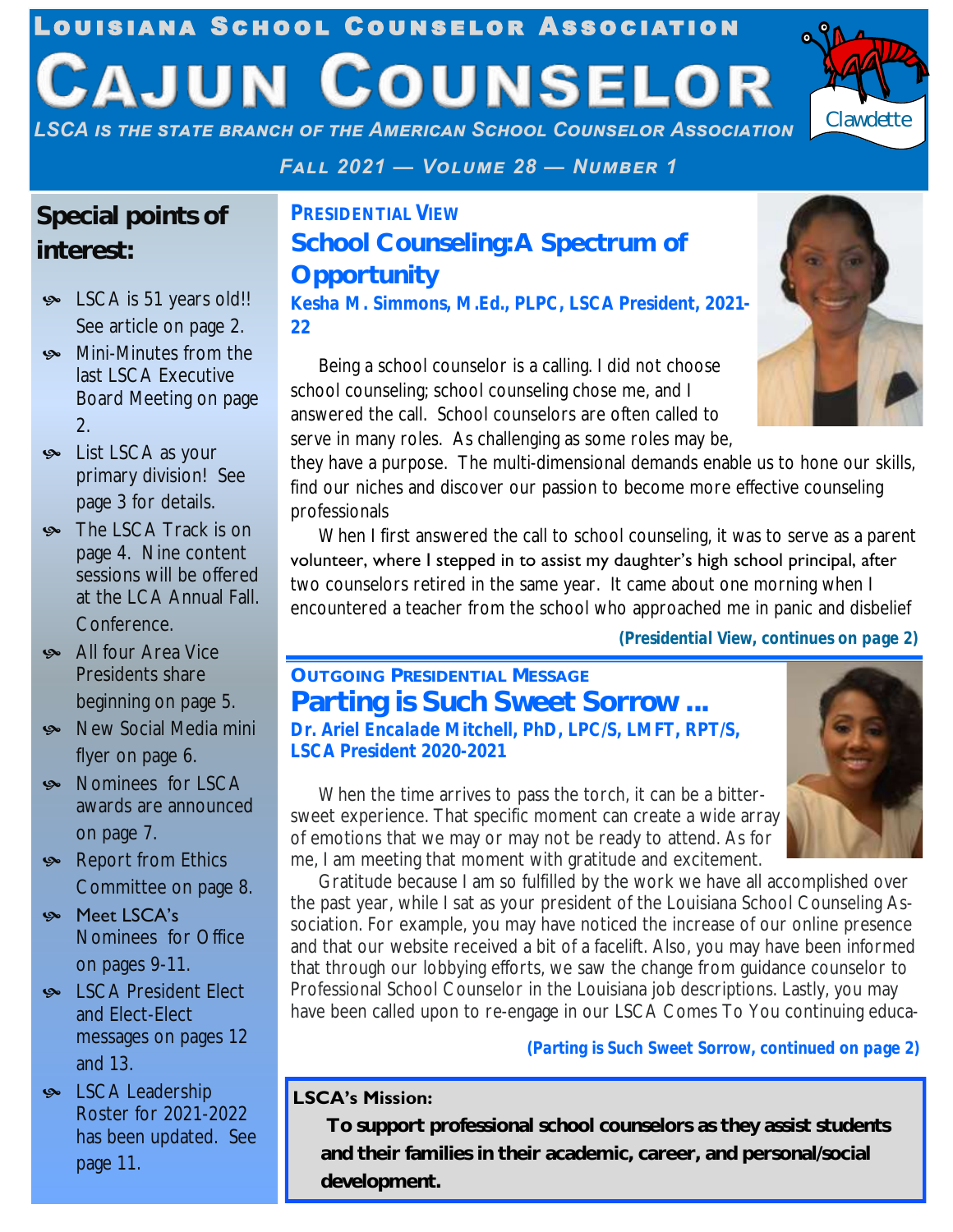#### **LSCA is 51 Years Young! Submitted by Dr. Wendy Rock, Ethics Chair**



The Louisiana School Counselor Association received its charter in 1970, 50 years ago. It is customary for milestone anniversaries like this to be celebrated at the Leadership Delegate Institute, LDI, an annual gathering of the American School Counseling Association, ASCA. Last year, due to Covid, that gathering was virtual.

*Dr. Rock with Dr. Tinisha Parker, Board Chair, of the American School Counselor Association.*

This year, on behalf of our Executive Board and President, Kesha Simmons, I was hon-

ored to accept our commemorative plaque!

#### **Parting is Such Sweet Sorrow, continued from page 1**

tion program. As you can see, we have had a busy but productive year in our advocacy and outreach work.

Although I am filled with gratitude for what we have accomplished, I am excited to move forward as Past-President of LSCA and continue to offer my support to the future leadership. Each year, as new leadership takes over, there are always goals specific to the leader that must be addressed. However, I am confident that the achievements of this past year will continue to grow with the vision of each new LSCA president. While I believe that we still have much work to do, I am confident that we are on the right track. As such, I am able to move forward with a peace of mind that WE as a LSCA community are professionally progressing. I look forward to standing with our new leadership in LSCA and working more closely with LCA to continue professional growth and increase the positive public perception of counselors in various settings.



#### **Presidential View, continued from page 1**

after learning of her colleagues' retirements. She said to me, "What are we going to do...you have to do something?" Understanding my involvement as a volunteer in the School Counseling Complex, I dashed home to get cleaned up and went to the school to see the principal. There she was, sitting at her desk, with her head in her hands. I asked, "How can I help?" She replied, "I need two school counselors." I said, "Well, you have one. Now, we can work together to find another."

Though I was not certified, I was willing to work for free to serve the needs of our students and protect the integrity of our school counseling program. For almost an entire year, I volunteered to implement what was then known as the Louisiana School Counseling Model. Adopted from the ASCA Model, Louisiana School Counseling model was new back in 2013. Still, it was our roadmap for implementing a school counseling program using the three pillars of school counseling: Academics, Social/ Emotional Learning, and College and Career Readiness. We worked to execute this new modality under the old construct of guidance counseling, creating practical communication tools for students and parents, establishing an advisory committee of community leaders, and creating a school counseling manual to help guide future counselors. I eventually completed the certification process at Louisiana State University Shreveport and joined the pool of applicants, and was chosen for the school counselor position. While explaining her expectations for the role, the principal told me, "If you advocate for **(Presidential View, continued on page 3)**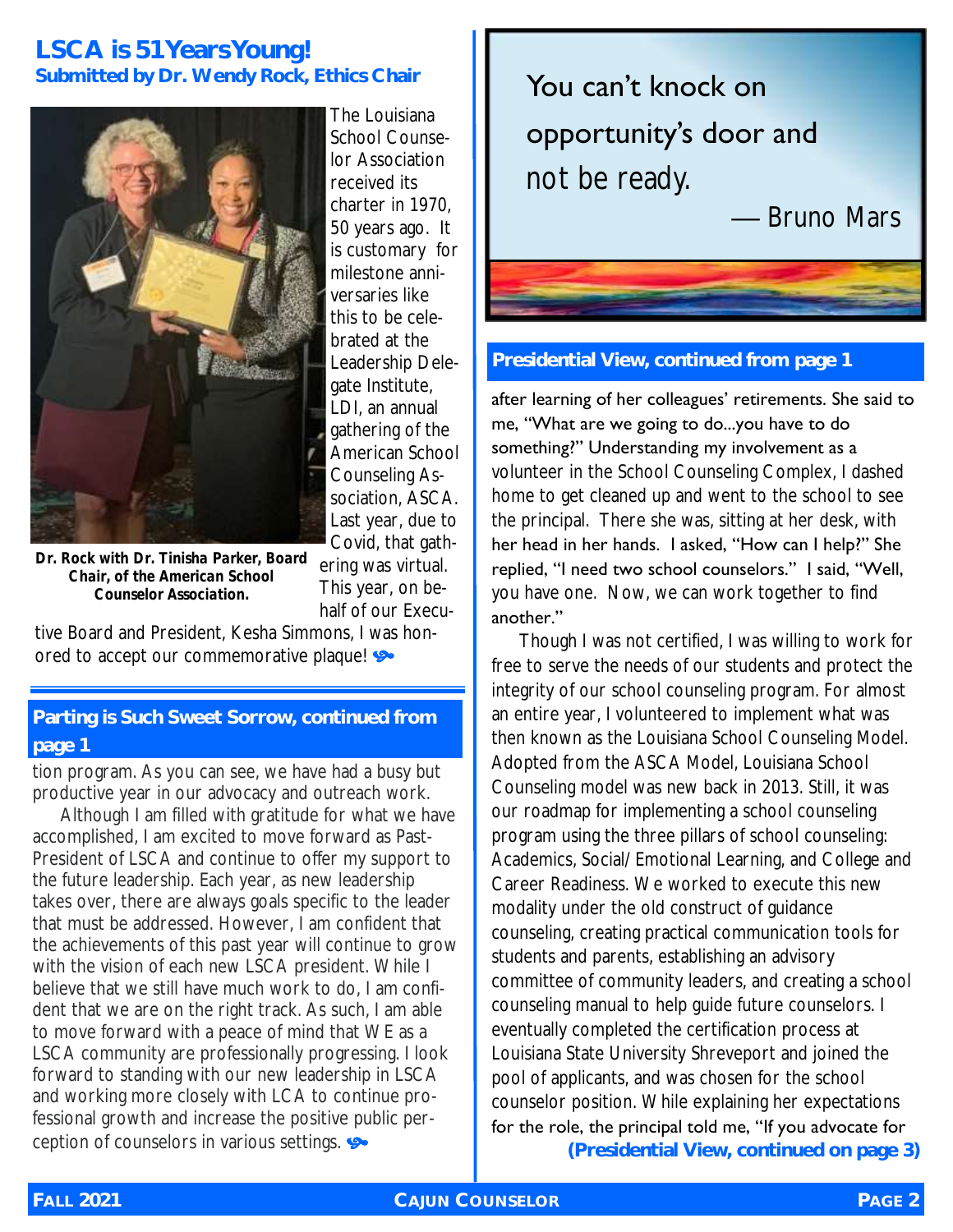#### **Presidential View, continued from page 5**

these students as you have for your own child, you will change the trajectory of school counseling." In fact, she was foreshadowing the many opportunities I would have to use my platform to advocate for the profession of school counseling- at the state and national level.

Eight years later as president of the Louisiana School Counselor Association, I reflect on my unconventional entrance into the profession and our ongoing battle to establish a professional identity and change the modality of our work. My message is unchanged: "Answer the Call". Efforts to implement a comprehensive school counseling program will sharpen those transferable skills that make you a transformative educational leader. The call can take you many places, but it is my sincere hope that wherever you land, under whatever title, that you are fulfilling your dreams as a school counselor, meeting the needs of students in your community, and striving



**Is LSCA Your Primary** 

**Division?**

When you register for the LCA Fall Conference, be sure to list LSCA as your PRIMARY Division When you do this, you will increase the amount of the rebate LSCA will receive after the conference. The amount we receive is based on the number of members who attended the conference AND listed LSCA as the primary division.

Doing this helps LSCA keep your membership fee low and allows us to offer great member benefits, celebrate outstanding counselors, and provide scholarships!

#### **LSCA Meeting Minutes** *Claire Barry-Thomas, Outgoing LSCA Secretary*

The transitional board meeting of the Louisiana School Counseling Association (LSCA) was held via Zoom on June 30, 2021. Because a quorum of



voting members was present, business was conducted. Here is a summary of the proceedings.

- Dr. Ariel Mitchell shared the successes of the 2020 -2021 Board. She included in her remarks, the updated website and language changed from Guidance Counselor to School Counselor.
- There was a passing of the gavel to signify the transition in LSCA leadership to Kesha Simmons.
- The LSCA Executive Board for 2021-22 was introduced: Dr. Mitchell, current Past President; Dr. Dymphna Davis, President-Elect; Dr. Stephanie Eberts, Post-Secondary Vice President; Sarah Jorge, Secondary Vice President; and Mary Speed, Middle School Vice President. Committee Chairs were also introduced. For the complete list of the board, please see page 10 of this newsletter.
- Newly appointed to the board was Jenny Bourgeois, Secretary; Linda Anderson, Treasurer; and Dr. Christianne Richard, Parliamentarian.
- A committee was formed to evaluate the current LSCA Bylaws. The committee was scheduled to meet the following week.
- Vinetta Frie, Newsletter Editor, informed new board members and reminded continuing members of the importance of writing for the Cajun Counselor.
- Rachel Young, LSCA Social Media Chair suggested developing a new LSCA Facebook Page and a generic email address for the LSCA President to be used as well by the LSCA Secretary. This change would provide more professionalism and transparency.
- **Solution** The board will meet again at the LCA Annual Fall Conference, in September. The conference will be virtual s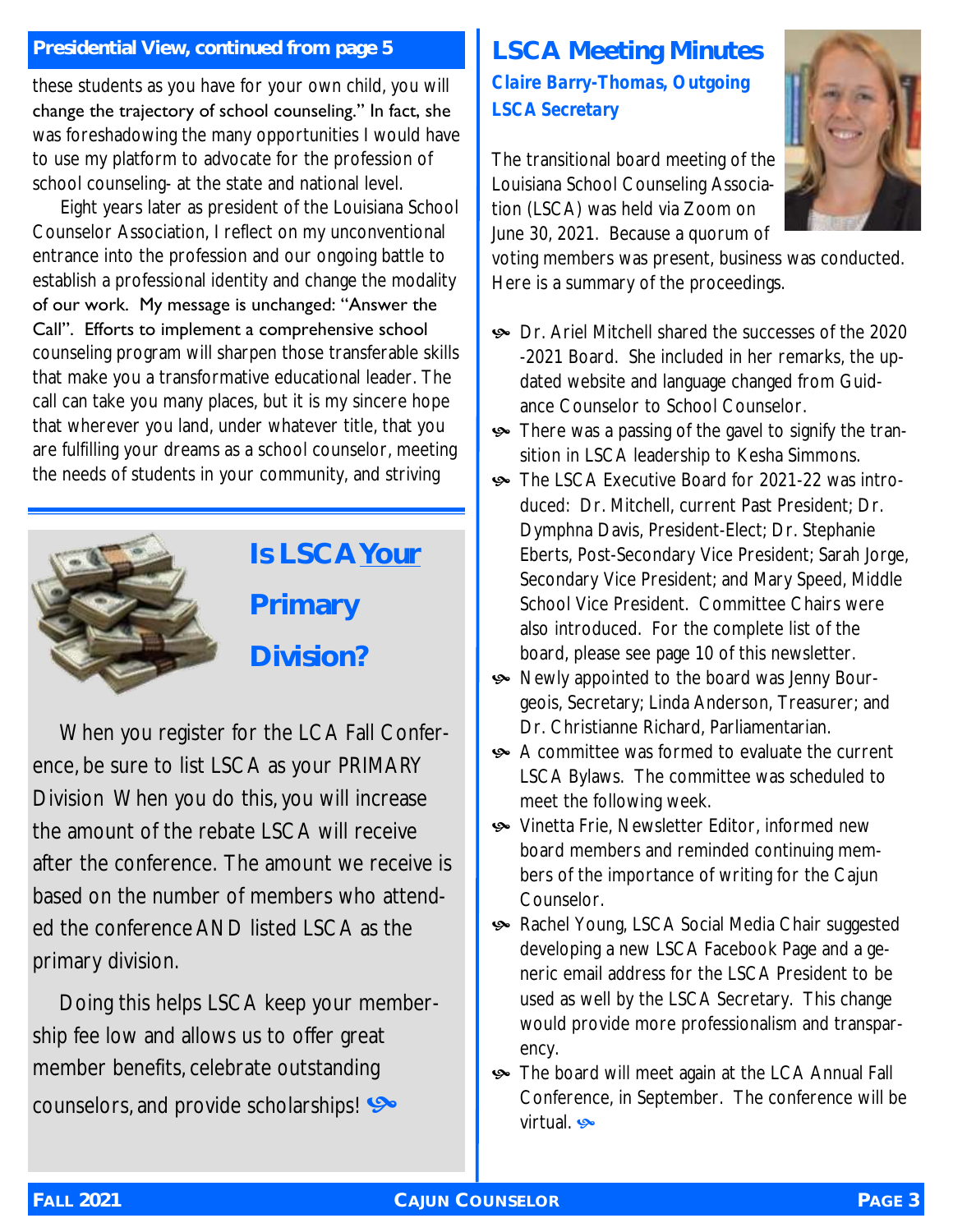# The LSCA Track ...

#### **Depression and Anxiety During Covid and Beyond**

*CONTRACTOR* 

Pamela McPhearson, MD • [pamelamcphersonmd@gmail.com](mailto:pamelamcphersonmd@gmail.com) Adult, Child & Adolescent, and Forensic Psychiatrist, Associate Professor of Psychiatry and Behavioral Health at LSUH Shreveport, Shreveport Behavioral Health Center

#### **Emphasizing the Need for a Cultural Competence Elective Course at the Secondary Education Level: An Action Plan for the High School Counselor**

Dr. Toni Thibeaux, EdD, MPH = tthibe@lsuhsc.edu Assistant Vice Chancellor for Diversity Affairs, LSU Health Shreveport

#### **Fast Foward**

Stephanie Hernandez Marcum • Stephanie.Marcum@la.gov Executive Director of Postsecondary Readiness Office of Career and College Readiness, LA Department of Education

#### **Growth Mindset: The Foundation To Teaching Social-Emotional Skills and the Student's Abilities to Learn Them**

Kesha M. Simmons, M.Ed. · kmsimmons@caddoschools.org School Counselor, Behavior Intervention Specialist, TBRI Practitioner Caddo Parish Department of Exceptional Children

Danielle Cole, EdS, PLPC · dtcole80@gmail.com School Counselor, Lukeville Elementary School

#### **lluminating an Epidemic: The Crisis of Children & Family Violence**

Britney A. Green, Esq. • [britneyagreen@gmail.com](mailto:britneyagreen@gmail.com) Chief of Domestic Violence at Caddo Parish District Attorney's Office & Director of Domestic Violence Training Group, LLC

#### **Jumpstart 2.0**

Erica K. Spencer, M.Ed. Louisiana Department of Education, School Counselor Educational Technology Consultant

#### **Legal and Ethical Considerations of Threat Assessments for School Counselors**

Dr. Wendy Rock wendy.rock@selu.edu Virginia Heidler [virginia.heidler@selu.edu](mailto:virginia.heidler@selu.edu) Alexandra Giardina [Alexandra.Giardina@selu.edu](mailto:Alexandra.Giardina@selu.edu) 

#### **LSCA Book Club: [So You Want to Talk](https://www.indiebound.org/book/9781580058827)  [About Race](https://www.indiebound.org/book/9781580058827) By Ijeoma Olua**

Kesha M. Simmons, M.Ed, PLPC School Counselor, Behavior Intervention Specialist, TBRI Practitioner Caddo Parish Department of Exceptional Children

Clint Davis, M.S., LPC, CSAT, CCTP Clint Davis Counseling LLC

#### **Money: All Students Are Not The Same**

 $|a'$ Net Adams, B.S  $\blacksquare$  janet@debtsucksuniversity.com Financial Literacy Speaker & Author of Debt Sucks University! A College Student's Guide To Winning With Money So They Can Live Their Dreams!

Linda Anderson, M.Ed., NCSC, NCC

#### **The Power of Words** Tara Washington, NBCC, NBCSC, BCPC, School Counselor, · Woodlawn Middle School • twashington97@ebrschools.org

Dr. Alice Cryer-Sumler, Ph.D • St. Charles Parish School System acryersumler@stcharles.k12.la.us

Danielle Cole, EdS, PLPC · School Counselor, Lukeville Elementary School

## ectrum o **ortunities!**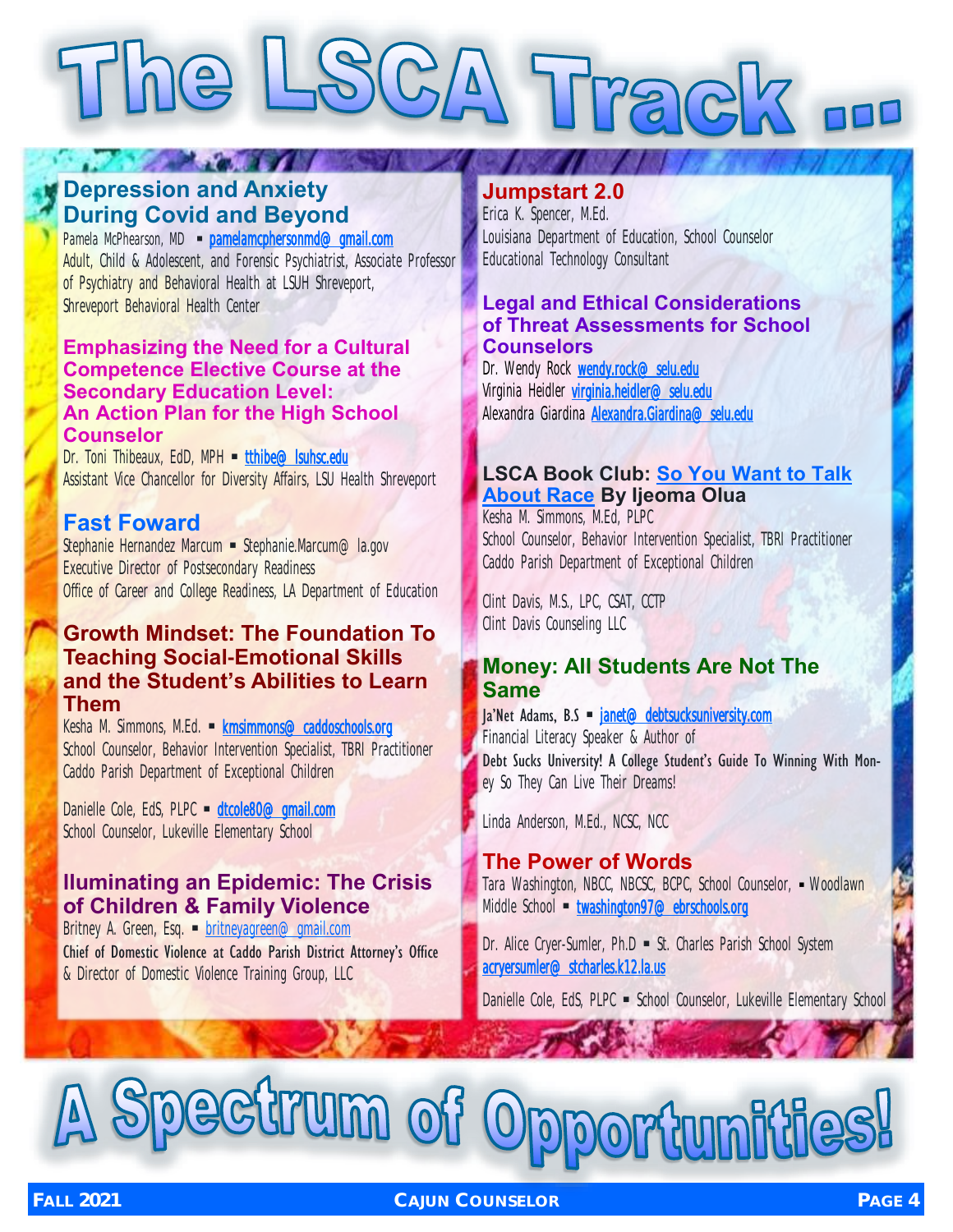



**Calling ALL Elementary School Counselors** *Marquita Hill George, Elementary Vice President*

 Hello everyone! I am excited to serve as your area VP! I have served as a School Counselor in St. Charles Parish for 8 years for elementary and high school students. I graduated from Nicholls State University in 2012 and I am currently a doctoral student at the University of Holy Cross.

While completing my masters in school counseling, one thing that stuck out to me the most was the statement that "you will have to advocate for your role as a school counselor." At the time I understood what it meant to advocate for others because as school counselors this is what we do, but I underestimated the amount of resilience it would take to advocate for myself as well as for my profession.

As I continue to gain years in this profession, my mission has been to shine light on what we as school counselors were trained to do and advocate for ways to make this a reality in the school system. In complete transparency, I agreed to run for this position because it was the next step in my advocating journey. I've served on committees on the school level, district level, and state level with the focus of speaking on behalf of school counselors and I know firsthand that the battle is real.

I am excited to continue to be a voice for school counselors while serving on the LSCA Board, but know that my voice is not for me alone. My goal is to reach as many school counselors as I can so that we can join to-

#### *Article continues in next column*

Every moment is an organizing opportunity, every person a potential activist, every minute a chance to change the world. — Delores Huerta things taking place within our schools, and promote change within our profession where it is needed.

I can't wait to connect with you all throughout my journey! Please feel free to reach out to me with any thoughts, concerns, or ideas that you may have at [mgeorge@stcharles.k12.la.us.](mailto:mgeorge@stcharles.k12.la.us) I wish you all the absolute best this school year! See you soon!

#### مومومو

#### **Welcome Back, Middle School Counselors!**  *Mary M. Speed, M.A., NCC, LPC, RPT, Middle School Vice President*



I've always loved the beginning of a new school year: new students, new

planners, new colorful pens and markers, new ideas on how to engage with students, creating new programs, connecting with new counselors, and the list goes on! As I think about a new school year, I reflect on what the LSCA Board has been focused on this past year: what does it mean to be a school counselor, free CEUs, and connecting with one another — especially to support each other this past year and a half.

The Vice-Presidents from last year started reaching out to all school counselors in the state. We wanted to connect with you and get your input on what professional development topics would be of use to you. If you have not been contacted by us, please reach out to me at [maryspeed.ma@gmail.com](mailto:maryspeed.ma@gmail.com) so I can put you on our contact list. Our hope is to represent and advocate for Louisiana School Counselors as best as we can. Knowing your specific needs makes such a difference! You may also reach me through our new and improved website at [http:/www.louisianaschoolcounselor.com/](http://www.louisianaschoolcounselor.com/) and click on the "Let's Chat!" box at the bottom of the homepage to connect with the board. In addition, if you are interested in volunteering for the LSCA Board or are curious about positions on our board, please reach out!

*(LSCA Area Vice Presidents, continued on page 6)*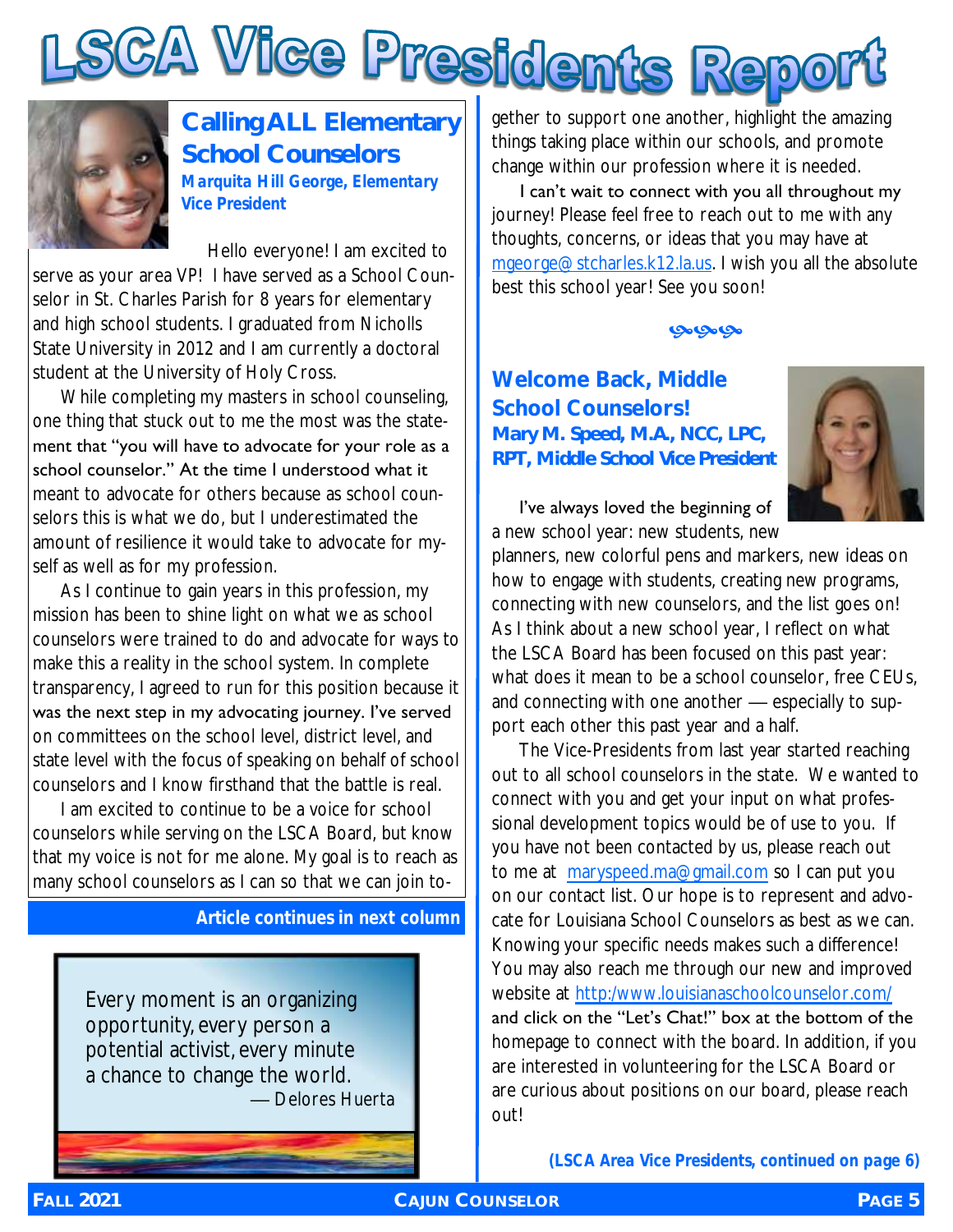Everyone has something to contribute to this world. It's just a matter of being given that opportunity to do so.

— Grace Hightower

#### **LSCA Area Vice Presidents Report, continued from page 4**

I hope to hear from you soon. I hope you have a great beginning and smooth school year. If you "see" me in a break out room at the LCA Conference, please say hello! (Also, don't forget to designate LSCA as your primary division when registering for the conference!) Take Care.

#### مومومو



#### **We ARE Better Together!** *Sarah Jorge, Secondary Vice President*

 Hello fellow Professional School Counselors! I am honored to begin my term serving as your secondary

vice president for LSCA. For the past five years, I have been a high school counselor here in Louisiana. I have worked in New Orleans, St Charles Parish, and will now begin a new journey at St. Amant High School in Ascension Parish. It is truly my passion to work with students and provide resources to enhance their academic success, college and career awareness, and social and emotional development.

Thinking about the theme of this year's ASCA conference, "Better Together," I am encouraged to join together with you all professionally and collaborate. We are better together, and I want to encourage you all to join LSCA and get involved. Join the annual conference and network with our wonderful colleagues. We all have something wonderful to share.

### **Still Wearing My Two LSCA "Hats!"**

*Dr. Stephanie Eberts, Post-Secondary Vice President*



It is a pleasure to continue serving as the Post-Secondary VP

on the LSCA board. I am so proud to be a part of such an amazing group of school counselors who advocate for students and provide such important services for Louisiana youth. For those of you who do not know me, I am a Louisiana native, born and raised in New Orleans. My studies and work have taken me to Georgia and Texas, but I am grateful to have returned to my home state in 2015 to begin working at LSU.

Like I said last year, I am deeply invested in training the next generation of counselors, and in this role, I am focused on professional development for school counselors across the state. As we continue to plan for this academic year, please to not hesitate to reach out to me if you have some ideas or needs around professional development: [seberts@lsu.edu.](mailto:seberts@lsu.edu)

## STAY CONNECTED WITH LSCA Follow LSCA: [o o **@MyLSCA El puissana**SchoolCounselorAssociatio **@MyLSCA** in isianaSchoolCounselorAssociati LouisianaSchoolCounselor.com

مومومو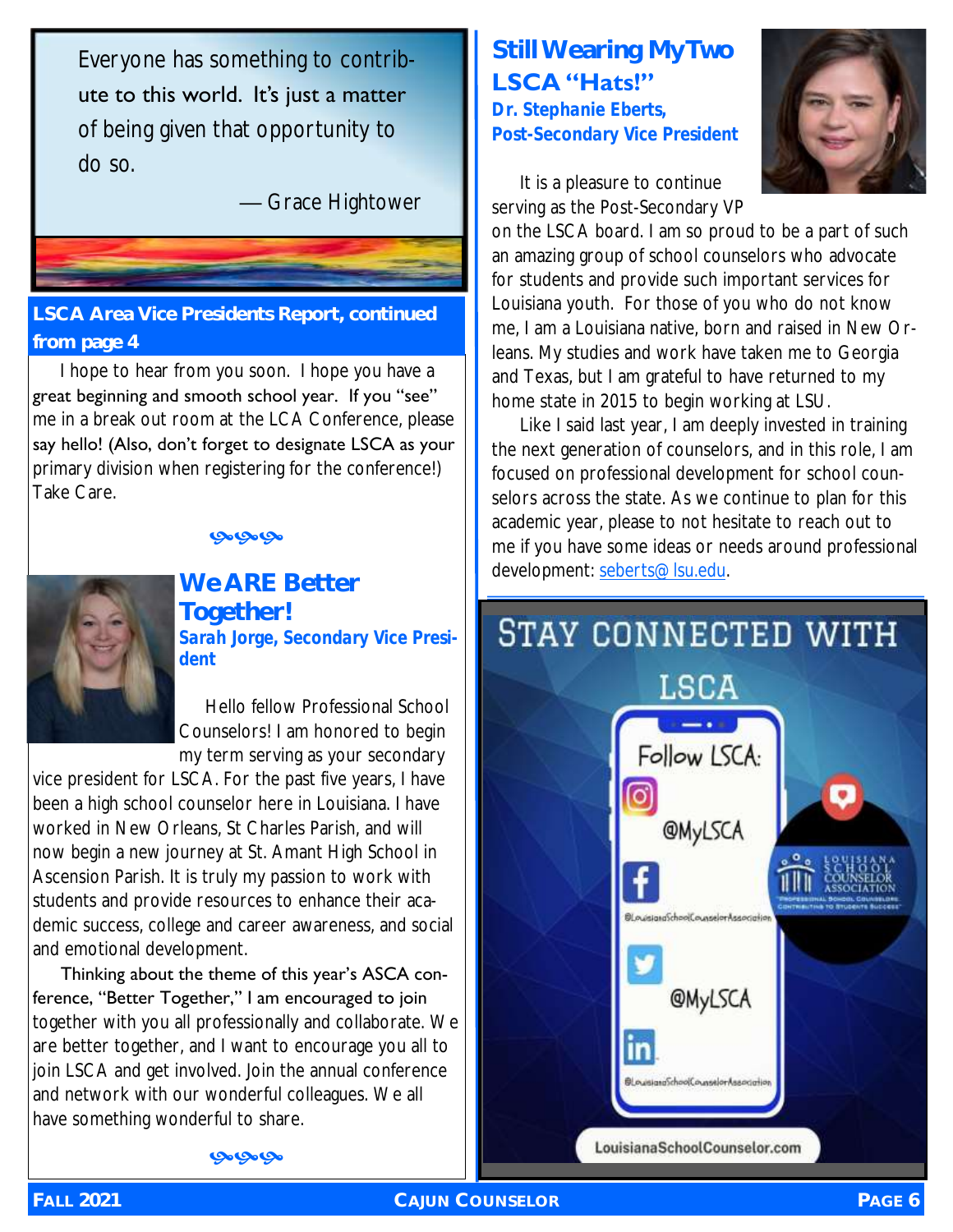

#### **Awards and Recognition for Louisiana School Counselors** *Danielle Cole, PLPC and Dr. Alice Cryer-Sumler, Awards Co-Chairs*

The Louisiana School Counseling Association is dedicated to supporting school counselors. As the association continues to move forward with recognizing our dedicated school counselors who are implementing a comprehensive school counseling program that supports all students, we are excited to recognize the following districts for nominating their school counselors. This list is inclusive of all nominations. However, some of the nominations did not meet the overall criteria for moving to the final stage of the process (a full-time school counselor for 3-years and a member of the Louisiana School Counselors Association since October 1, 2020):

Stephanie Arabie, Grand Isle High School, Jefferson

Olivia Bessix, Prairieville Middle School, Ascension

Vanessa Blanchard, Academy of Our Lady, Archdiocese of New Orleans

Chantell Blankenship, Bunkie High School, Avoyelles

Julie Bowman, Jack Hayes Elementary School, Ouachita

Katherine Campos, John Q. Adams Middle School, Jefferson

Zorayda Castillo, Phoebe Hurst Elementary, Jefferson

Angela Channell, North Caddo School, Caddo

Teikeshia Charles, L. B. Landry High School, Orleans

Tina Chiasson, Hurst Middle School, St. Charles

Ashley Churbock, Lowery Elementary School, Ascension

Tamara W. Colette, John Ehret High School, Jefferson

Geraldine Couvillion, St. Amant High School, Ascension

Latania Dillion, Tara High School, East Baton Rouge *(Awards and Recognitions, continued on page 8)*

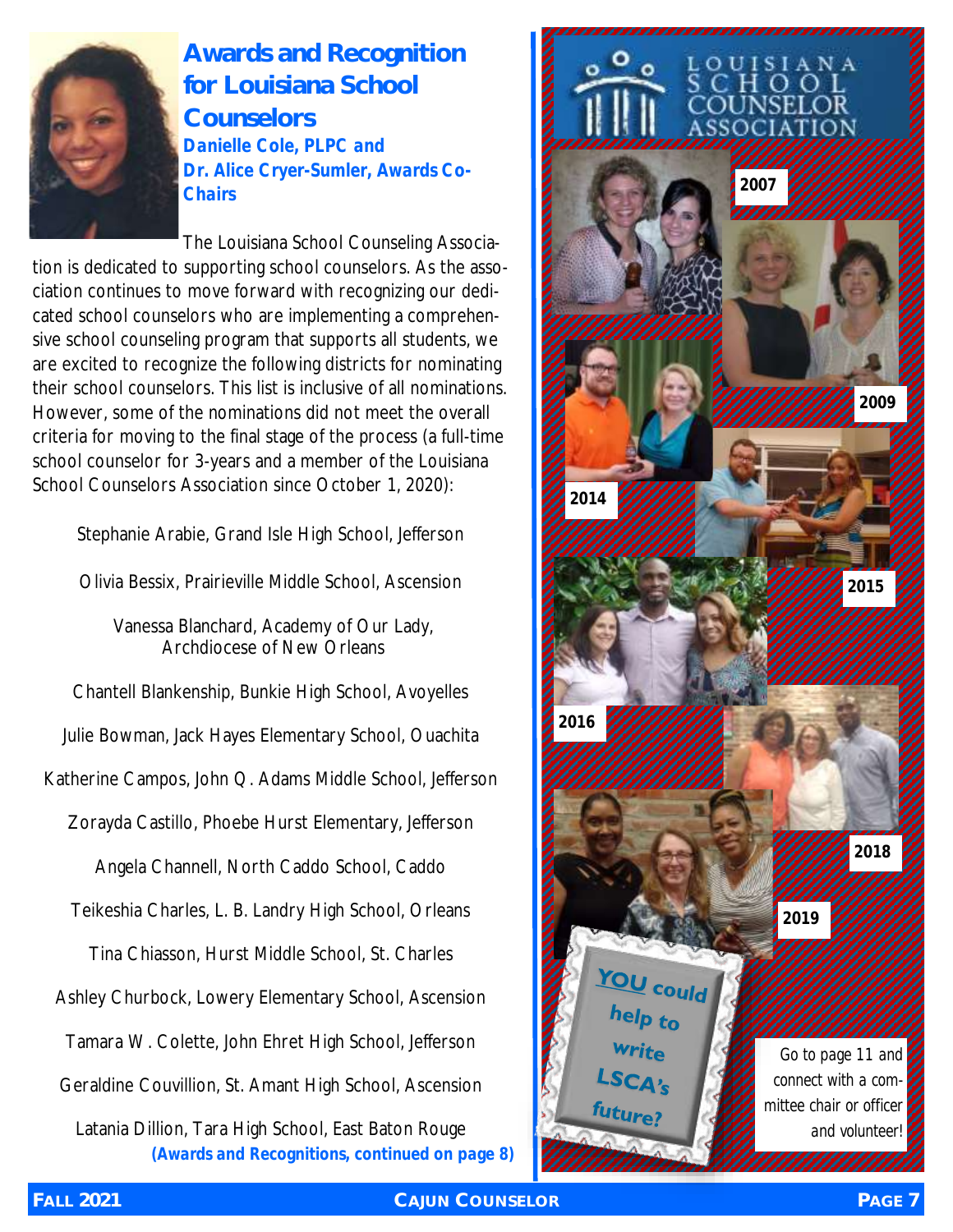#### **Awards and Recognitions continued from page 6**

Julie Domainque, Sulphur High School, Calcasieu

Carissima Edwards, Woodmere Elementary, Jefferson

Ferri Fontenot, New Iberia Senior High, New Iberia

Carolyn Granderson, Livaudias Middle School, New Iberia

Barbara Gray, West Monroe High School, Quachita

Dana Hebert, Port Barre High School, St. Landry

LaToya Jackson, Sterlington Middle School, Quachita

Elizabeth Knighter, Paul J. Solis Elementary School, Jefferson

Lauren Lafleur, Cypress Grove Elementary, Calcasieu

Ebonis Murray, Glen Oaks High School, East Baton Rouge

Alysse Nelson, Woodlawn High School, East Baton Rouge

Kerri Overstreet, Westdale Heights Magnet Elementary School, East Baton Rouge

Karen Pethe, Ethel Schoeffner Elementary School, St. Charles

Cathy Ray, Jefferson Elementary School, Jefferson

Meagan Simmons, Westside Junior High School, Livingston

Danita Stewart, Pecan Grove Primary, Ascension

Lynne Treme, Dequincy Middle School, Calcasieu

Jacquelyn Waither, East Jefferson High School, Jefferson

Carmen Wingate, DeRidder High School, DeRidder

The winners in each division will be recognized at the Louisiana Counseling Association Conference in September 2021. Each overall winner will receive a cer-

*Article continues in next column*

tificate and a plaque. The state winner will be sent to the American School Counselor Association for entrance into the national competition.

We hope that you all will register for the conference to take part in the LSCA track and view the awards presentation.

#### **Ethical Standards Revision** *Submitted by Dr. Wendy Rock*

The ethical standards of a profession are important. Conduct that school counselors agree is good and right for the profession is codified



into our ethical codes. Ethical standards then provide a guide for our professional behavior and interactions. They are used by the courts and in administrative hearings to judge school counselors' actions and determine if they acted according to the expectations of the profession.

We also work in an ever-changing profession. It is important to keep our ethical standards current to reflect the changing expectations within the profession. The American School Counselor Association (ASCA) Ethical Standards were first adopted in 1984. They were revised for the first time in 1992 and every six years since. With the most recent revision in 2016, it is time to begin revising the ASCA Ethical Standards.

Because the ethical standards belong to the profession and for the profession, they need to have input from those in the profession. The input of school counselors from across the country is necessary to make sure our ethical standards accurately reflect professional expectations.

The 2022 ASCA Ethical Standards revision process is currently underway. It began at the 2021 ASCA Leadership Development Institute, where Dr. Carolyn Stone and I (Chair and Co-Chair of the ASCA Ethics Committee, respectively) presented the steps of the revision process to state leaders.

The first step is for every state counseling organization to identify a point person to communicate with the *(Ethical Standards, continued on page 12)*

**FALL 2021 CAJUN COUNSELOR PAGE 8**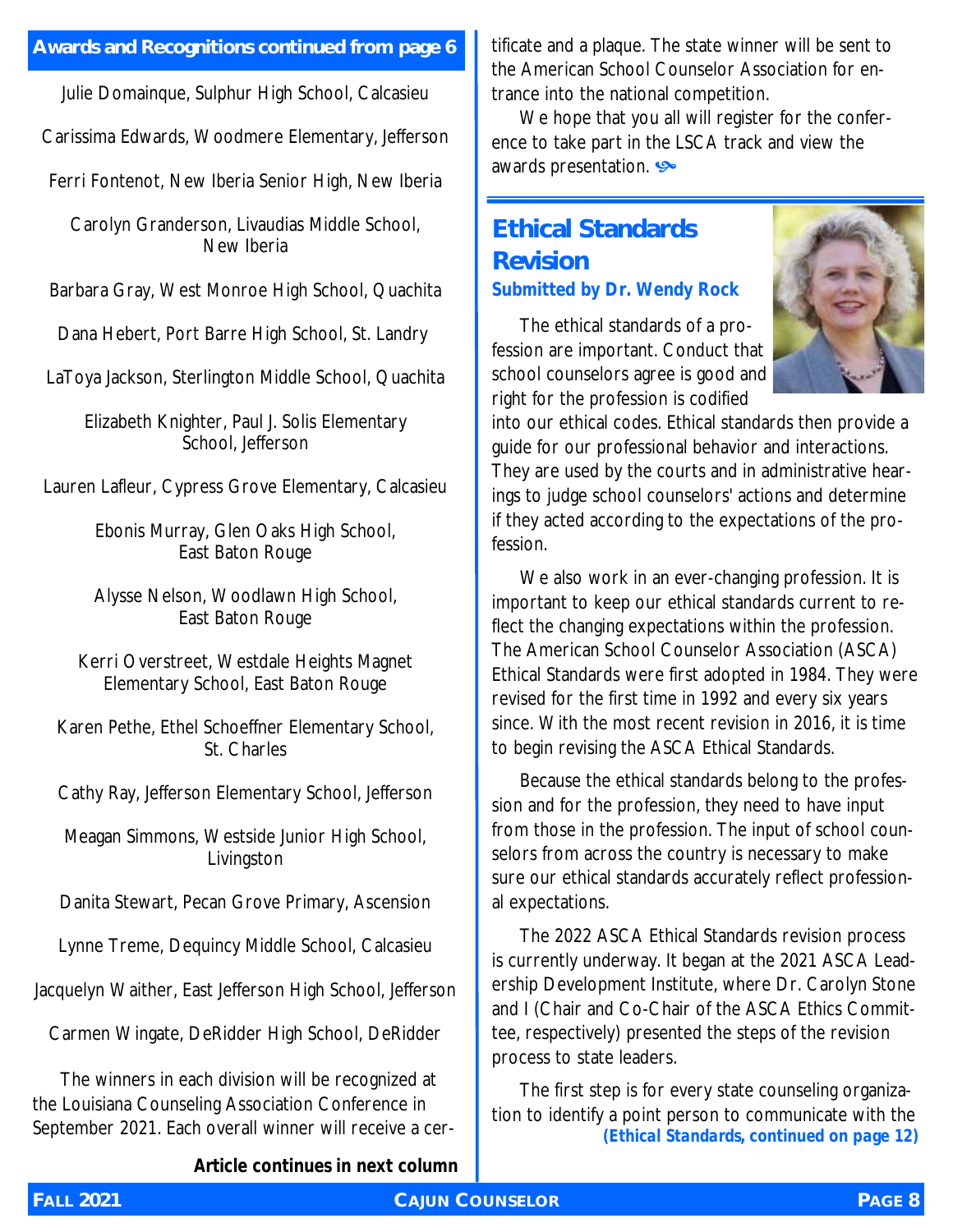# SCA Elections for 202

### **LSCA 2022 Election**

At the annual LCA Fall Conference, LSCA holds our annual election. Every year we select a President Elect-Elect-Elect who is sworn in to become President Elect-Elect the following summer and two of the four area Vice Presidents. This year, we are selecting vice presidents to represent Middle School and Post Secondary Counselors.

Due to the LCA Fall Conference again being virtual, the LSCA Election will also be virtual. It will occur during the same time period of the conference, through a Google Form that you complete. We introduced this method last year. The ballot is for instructional purposes only. There was only one nominee for each office. Write in candidates are permitted, but they must be current professional LSCA members.

These are the current nominees for LSCA Office:

Miriam Davis, President Elect-Elect-Elect Candidate

Monica Anthony Hardy, Middle School Vice President Candidates

Dr. Chantrelle Varnado-Johnson, Post-Secondary Vice President Candidate

In this issue, beginning on page 10 you will find a bio of each of the candidates to help you get to know them. The ballot also includes space for a write in candidate for each office. Candidates should professional LSCA members. Having served on the board before is preferred, but not required. The candidate for LSCA President is committed to fulfilling a three-year term as LSCA President Elect-Elect, then President Elect, before becoming LSCA President. The LSCA Vice President term is two years.



## **Mail-In LSCA Ballot**

All Candidates MUST be current professional members of LSCA.

 $Q_0Q_0Q_0$ 

LSCA President Elect-Elect for 2022-2023 *(choose only one)*

Miriam Davis

 \_\_\_\_\_\_\_\_\_\_\_\_\_\_\_\_\_\_\_\_\_\_\_\_\_\_\_\_\_\_\_\_ Write In Candidate

محامحا

Middle School Vice President for 2022-2023 *(choose only one)*

Monica Anthony Hardy

 \_\_\_\_\_\_\_\_\_\_\_\_\_\_\_\_\_\_\_\_\_\_\_\_\_\_\_\_\_\_\_\_ Write In Candidate

يوبونو

Post-Secondary Vice President for 2022-2023 *(choose only one)*

Dr. Chanrell Varnado-Johnson

 \_\_\_\_\_\_\_\_\_\_\_\_\_\_\_\_\_\_\_\_\_\_\_\_\_\_\_\_\_\_\_\_ Write In Candidate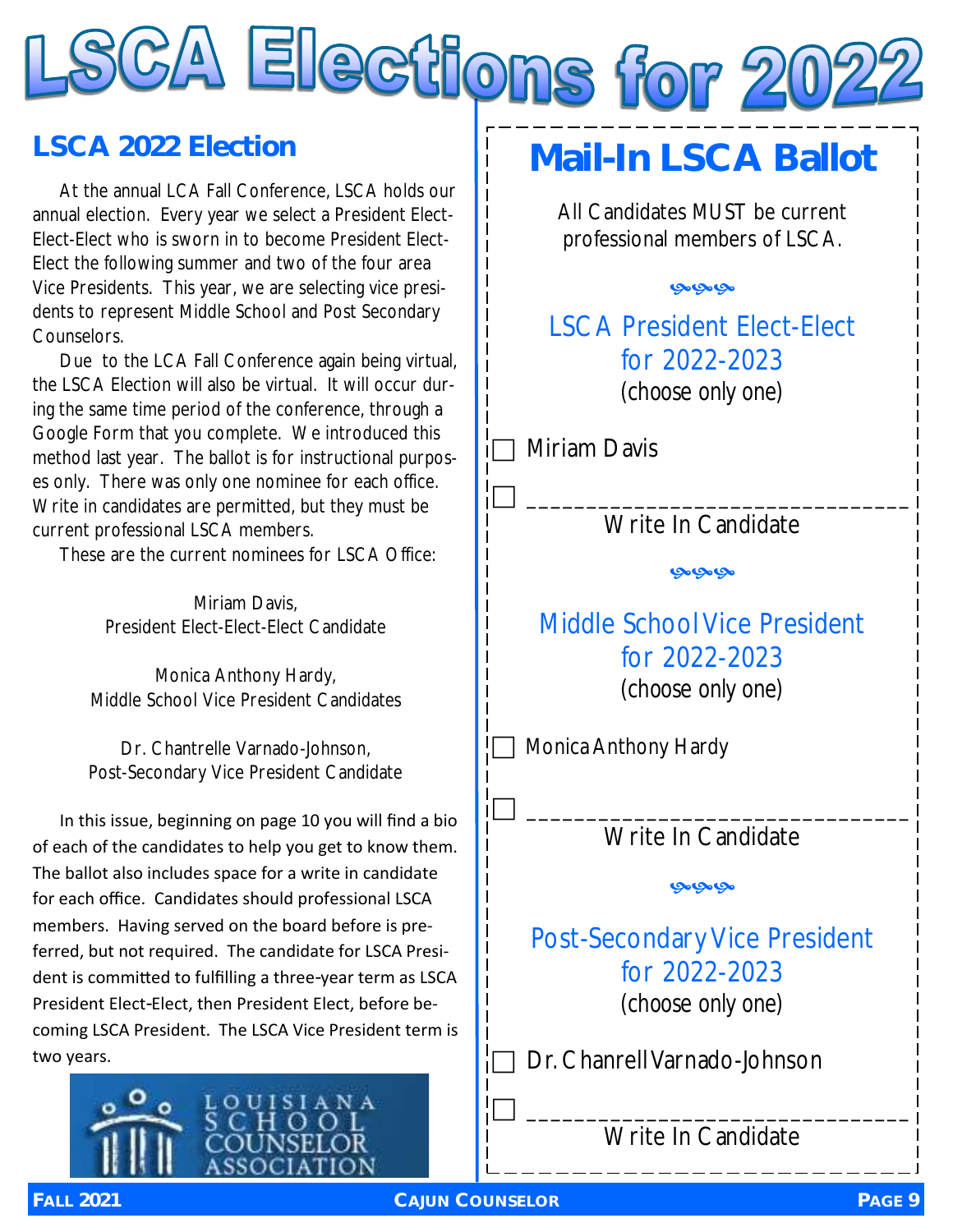



#### **Candidate for President Elect-Elect: Miriam Davis**

 My name is Miriam Davis, I am a school counselor at Charles Burke Elementary, which is a part

of the Lafayette Parish School System located in Duson, Louisiana. I acquired my Masters of Education degree from Nicholls State University in 2017. I am currently pursuing a Doctorate in Professional Counseling at Mississippi College. I have been a school counselor for 4 years and I currently counsel Pre-K through 2nd grade students. Prior to my present position, I counseled 3rd-5th grade students. In addition to being a school counselor, I am also a Licensed Professional Counselor (LPC). As a LPC, I work part-time with children, adolescents, and adults who experience a wide range of issues.

I am a member of the Louisiana Counseling Association, Louisiana School Counseling Association, and the Louisiana Federation of Teachers. I served on LSCA's executive board as the Vice President for Elementary Counselors from 2019-2021.

I enjoyed serving on the board and I would like to further my experience by becoming the next President Elect-Elect. It is my vision to enhance the awareness of the importance of school counselors in the state of Louisiana. I have a heart and passion for my profession and for seeing children succeed socially, emotionally, and academically. During these times of uncertainty, as we are facing a worldwide pandemic, it is imperative that school counselors present a holistic approach to the needs of our students and their families. It is my desire to encourage others to continue to be a beacon of hope by illuminating a positive image.

I have created and implemented many interventions that have met the needs of my students throughout the course of my school counseling career. For example, during the month of October every school year, my students participate in a school wide campaign that

brings awareness to bullying prevention. One year, the media was contacted in order for my students to share with their community the awareness of bullying. I have also created a small group for girls to discuss issues that they are currently facing as well as overcoming adversity and low self esteem.

If I am chosen for the position of President-Elect Elect, I will continue to advocate for my profession to those in the state of Louisiana, my school district, and in my community. I would also work together with my other board members to find new and innovative ways to encourage new members to join LSCA. Lastly, to ensure that new board members are acclimated to their positions, I would like to incorporate the process of onboarding when new officers transition on the board.

ড়৽ড়৽ড়৽ড়৽



#### **Candidate for Middle School Vice President: Monica Anthony Hardy**

 My name is Monica Hardy. I am from Natchitoches, LA. I

am presently a School Counselor at McKinley Middle Magnet School in Baton Rouge, LA. I have been a School Counselor for 25 years, I am Nationally Board Certified and I am a Licensed Professional Counselor-Supervisor. I am also affiliated with ASCA, Alpha Kappa Alpha (AKA) Sorority Inc, and the National Association of University Women, where I served as the EBR branch President as well as Youth Committee Chair.

My interest in serving as Middle Level Vice President stems from my constant need for growth as a School Counselor. My goals as a Middle Level Vice President would be to a) help the President accomplish their goals by providing helpful support; b) to increase membership *(Meet LSCA's Nominees, continued on page 11)*

*Article continues in next column*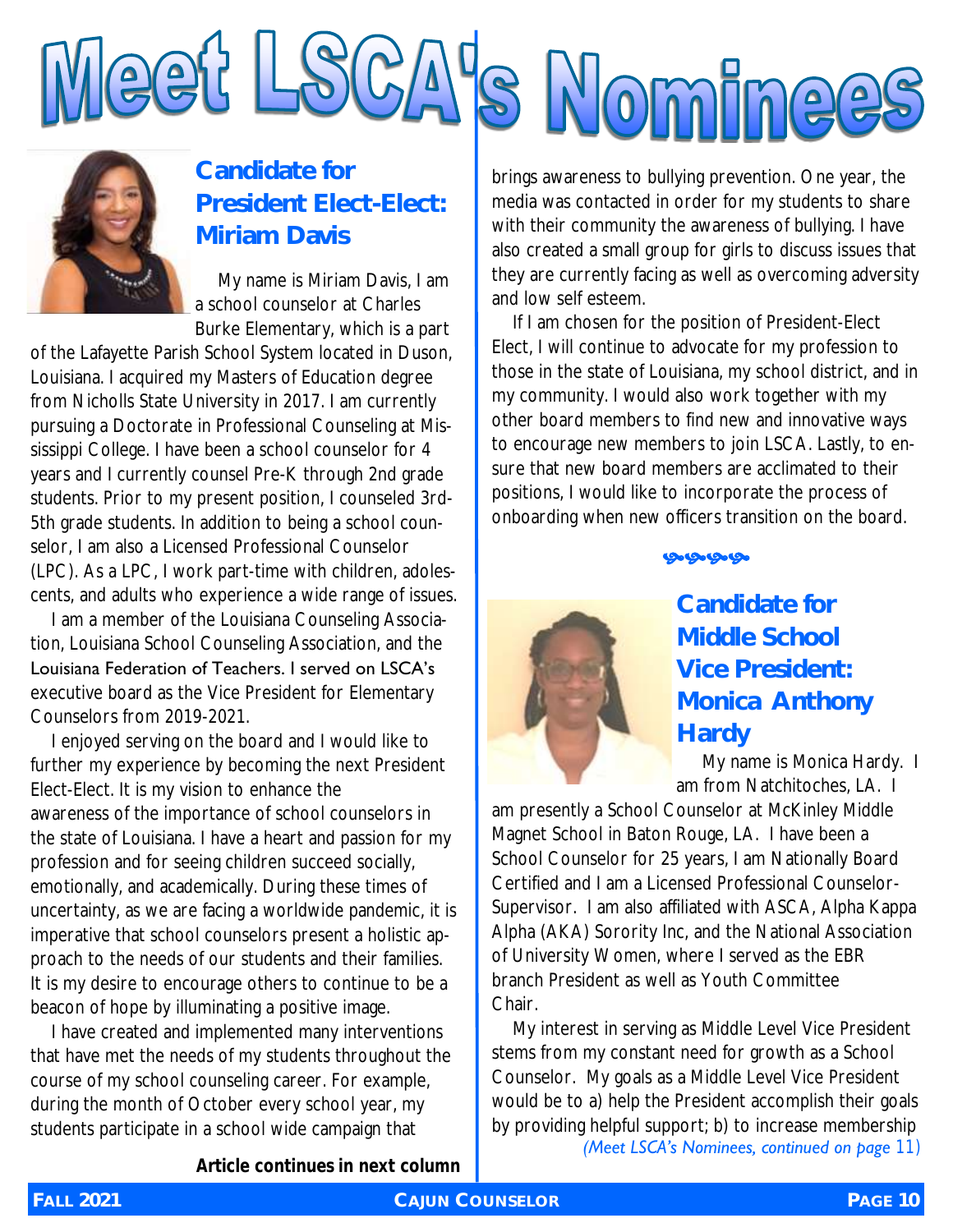#### **Meet the LSCA Candidates, continued from page 10**

and involvement in LSCA; c) to learn more about LSCA and what it has to offer so that I can help other School Counselors to prioritize LSCA membership.

ஒஒஒஒ



**Candidate for Post-Secondary Vice President: Chantrelle Varnado-Johnson, Ph.D., LPC-S, RPT, BC-**

**TMH, NCC**

Chantrelle D. Varnado-Johnson is an assistant professor of counseling & coordinator of the school counseling program at Nicholls State University. She received her doctorate in Counselor Education and Supervision from the University of New Orleans. She earned a master's in Counseling and a master's in Sociology from The University of New Orleans. Dr. Varnado-Johnson is a Licensed Professional Counselor, a Licensed Professional Counselor Approved Supervisor, a Registered Play Therapist, a Board Certified Tele-Mental Health Provider, and a National Certified Counselor, as well as having Louisiana Appraisal Privilege. Her areas of clinical, scholarly, and advocacy interests include career development in K-12 settings, multicultural/diversity issues in organizational settings, mentorship, school counselor preparation, and trans-generational trauma among socially ascribed groups and communities.

Dr. Varnado-Johnson has over sixteen years of clinical experience in outpatient and inpatient behavioral health treatment centers, providing clinical mental health counseling to children, adolescents, and adults with a wide range of issues, crisis intervention, and collaborations in school and private practice.

Dr. Varnado-Johnson has presented at local, state, national, and international conferences. Plus, she is involved in the following professional organizations: the American Counseling Association, Association for Assessment and Research in Counseling (AARC), Association for Counselor Education and Supervision (ACES) & Southern Association for Counselor Education and Supervision (SACES), Association for Multicultural Counselors and Development (AMCD), Association for Play Therapy (APT), Association of Counseling Sexology &

Sexual Wellness, the Louisiana Counseling Association. Louisiana Association for Play Therapy, Association for Child and Adolescent Counseling in Louisiana (ACACL), European Branch of the American Counseling Association (EB-ACA), the International Association for Resilience and Trauma Counseling (IARTC), Louisiana Association for Counselor Education and Supervision (LACES), Louisiana Association for Multicultural Counseling and Development (LAMCD), Louisiana Career Development Association (LCDA), and of course, the Louisiana School Counselor Association (LSCA). She also holds active membership in several honor societies.

Dr. Varnado-Johnson is running for office because she enjoys working to remove barriers to promote authentically relating to members of LSCA. As Post-Secondary VP, she would like to make progress towards the following goals: (1) Build collaborative partnerships with other LCA divisions; (2) Increase the number of LSCA events and activities at the LCA annual meeting; and (3) Increase the level of engagement of counselor educators, counselors working in higher education, professional school counselors, and graduate students in LSCA.

#### **Do You Like Our Work?** *Vinetta Frie, Cajun Counselor Editor*



We hope you are enjoying this start of this new publishing year of the **Cajun Counselor**. This is my 21st year

in this post. I have enjoyed the opportunity to help preserve the history of the Louisiana School Counselor Association. While I have enjoyed this opportunity to give back to my profession, the newsletter is not my work alone. My current committee includes Ms. Clare Barry-Thomas, former LSCA Secretary and Ms. Pam Radford, former LSCA Treasurer. Serving as continuity editors they review the drafts of the newsletter, not just looking for typos, but consistency and accessibility. They are not just professional, they are good people to work with! I am grateful they have continued in their roles. Ģ.

With hope for your continued health in this new school year!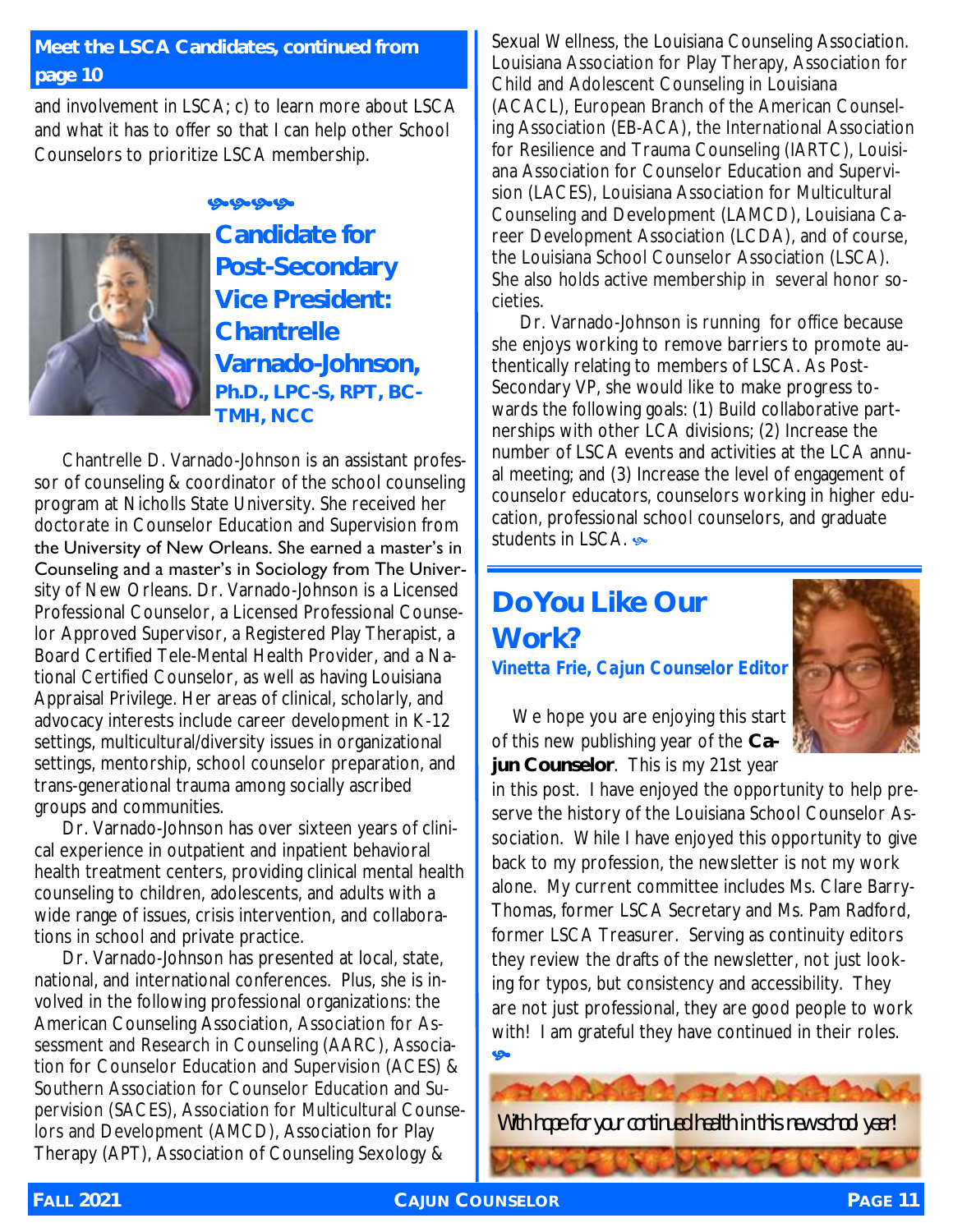

## **LSCA President Elect**

I am Dr. Dymphna D. Davis, and am excited to serve and advocate for school counselors and the counseling profession as LSCA President-Elect 2021 - 2022.

As President-Elect-Elect I have grown professionally and personally, as I have gotten to know many of you through counselor meetups and zoom meetings. There is so much work to be done, and I am ready to continue the work I have been diligently a part of for the past year.

Specifically, as President-Elect, I plan to:

1) continue to expand the realm of advocacy focused on highlighting the value of having competent professional school counselors on staff to help with school climate and mental health services;

2) serve as a liaison between school counselors, the State of Louisiana, and LCA the board in efforts to continue sharing ideas that have been successfully implemented;

3)plan professional development opportunities for school counselors that empower school counselors to be confident in the services they provide to their students.

 I am looking forward to continuing my service to LSCA Executive Board as President-Elect. I can be reached via [phdddavis191307@gmail.com](mailto:phdddavis191307@gmail.com) or please call  $(504)$  356-2206.

Never lose an opportunity of seeing anything beautiful, for beauty is God's handwriting.

— Ralph Waldo Emerson

#### **Greetings From the Ethical Standards, continued from page 1**

ASCA Ethics Committee. The LSCA Ethics Committee co-chairs, Ellen Starkey, Counselor at Central Private, and Tara Washington, Counselor at Woodlawn Middle School, will determine which one will be our state contact. Together, they will coordinate the revision efforts. Each state must identify its point person by September 10, 2021. The point person for each state will be asked to participate in a webinar offered on September 22, 2021, that will further explain the process and what is expected of them.

The ASCA Ethics committee will distribute the revisions among the states, providing a section to each state to revise. Each state will only be responsible for weighing in on one section; however, states are welcome to tackle additional sections of the ethical standards and provide feedback. Each state will have until January 14, 2022, to return its feedback to the ASCA Ethics Committee. The ASCA Ethics Committee will take the feedback received and create a document that reflects the recommended changes.

The revised document with recommended changes will be released for public comment on April 15, 2022. The public comment period will last one month until May 15, 2022. Consideration is given to feedback provided during the public comment period, and edits will be made based on the input. The final draft of the revised ethical standards will be provided to delegates at the 2022 ASCA Delegate Assembly for their approval.

Be on the lookout for an ethics session entitled Legal and Ethical Considerations of Threat Assessments for School Counselors. In addition, contact President-Elect Dr. Dymphna Davis if you are interested in the LSCA Comes to You presentation Legal and Ethical Issues in School Counseling. Get involved! If you or someone you know is interested in joining the LSCA Ethics Committee, contact wendy.rock@selu.edu.

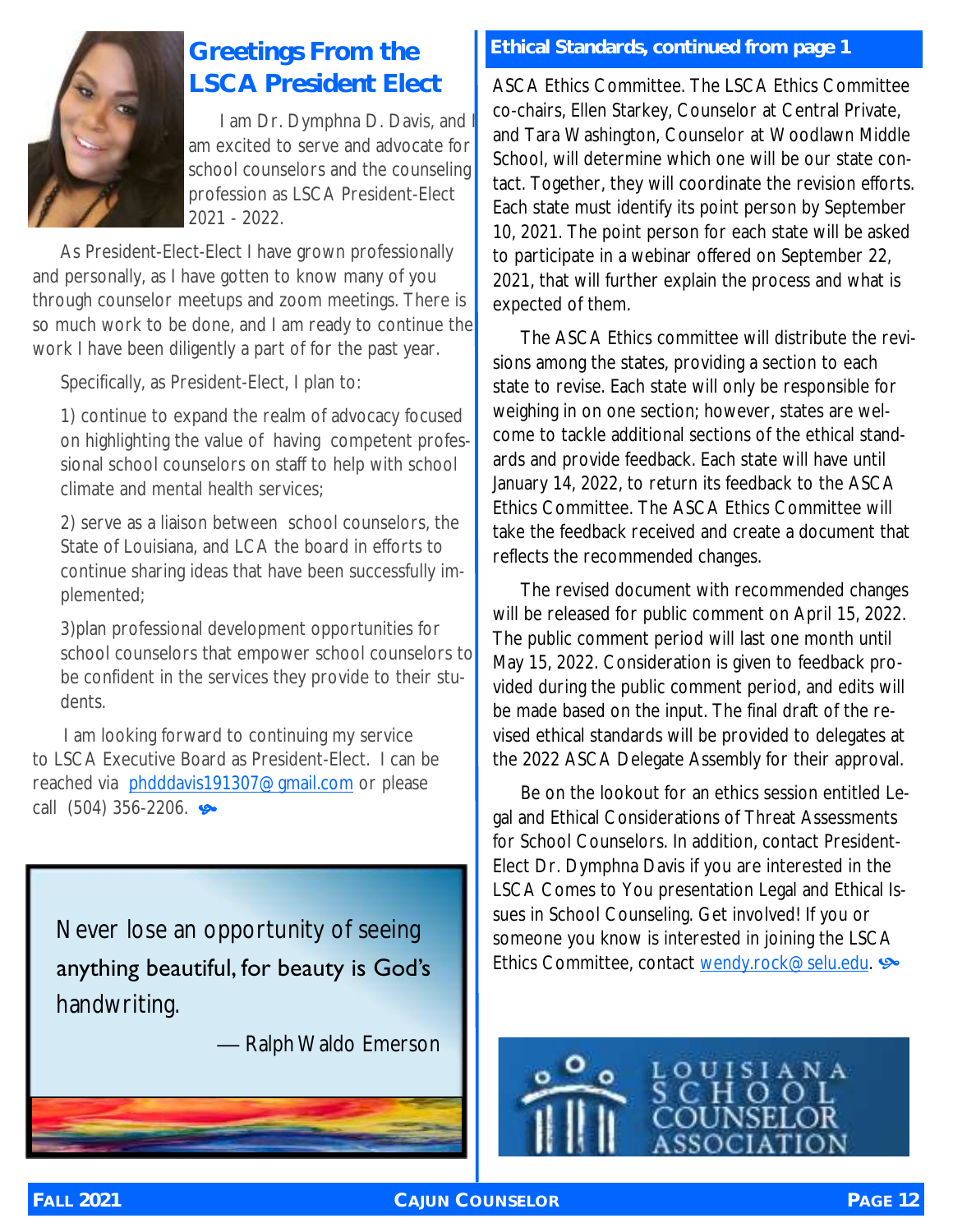



*Setting Goals and Taking Action! Taneka Fuller, President Elect-Elect* 

 I am truly excited to serve the Louisiana School Counselor Association this year. I believe all

school counselors recognize that setting goals is important. At some point, we all have discussed goal setting with students, for we realize that setting goals helps to guide our focus.

At the start of each school year, I take time to reflect on my prior school year and I ask myself these questions:

- What things do I want to handle differently this year?
- What are some programs that I wish to implement this year?
- What new strategies/techniques will I incorporate into my personal individual counseling with students this year?
- **•** Can I do anything differently to reduce my level of stress this year?
- What personal changes do I need to make in order to help my students, faculty/staff, and parents get the best version of me?
- What self-care strategies will I implement consistently this year?

These and other questions help me set my goals for the upcoming school year. Once I write down my goals, I write the steps I need to take to reach the goals. Each month, I revisit them to track my progress.

*Article continues in next column*

Let's make this 2021-22 school year a goal smashing year! Start that program that you have been wanting to start! Start incorporating those new strategies/ techniques with your students! Make the necessary adjustments in your workflow to decrease your stress level! Implement those self-care days!

I would also highly encourage you to attend the 2021 Virtual LCA conference which will be held September 26-28, 2021. You can register online at lacounseling.org. I would like to close with this favorite quote from Jim Rohn: "Goals. There's no telling what you can do when you get inspired by them. There's no telling what you can do when you believe in them. And there's no telling what will happen when you act upon them." مي

#### **Thanks LSCA!** *Claire Barry-Thomas, Outgoing LSCA Secretary*



The first time I served on the LSCA Executive Board, I was one of two Graduate Student Representatives. My next job was LSCA Secretary.

While I was serving in that capacity, I was tapped by Vinetta Frie and invited to join the Cajun Counselor committee. As Kesha Simmons begins her term and a new secretary begins her role, I am rotating out of this position. It has been a great experience. I encourage you take a look at the various committees listed on page 10 of this issue. Consider where you might want to serve and email the chair!

**Look at the sky; remind yourself of the cosmos. Seek vastness at every opportunity in order to see the smallness of yourself.** 

— Matt Haig